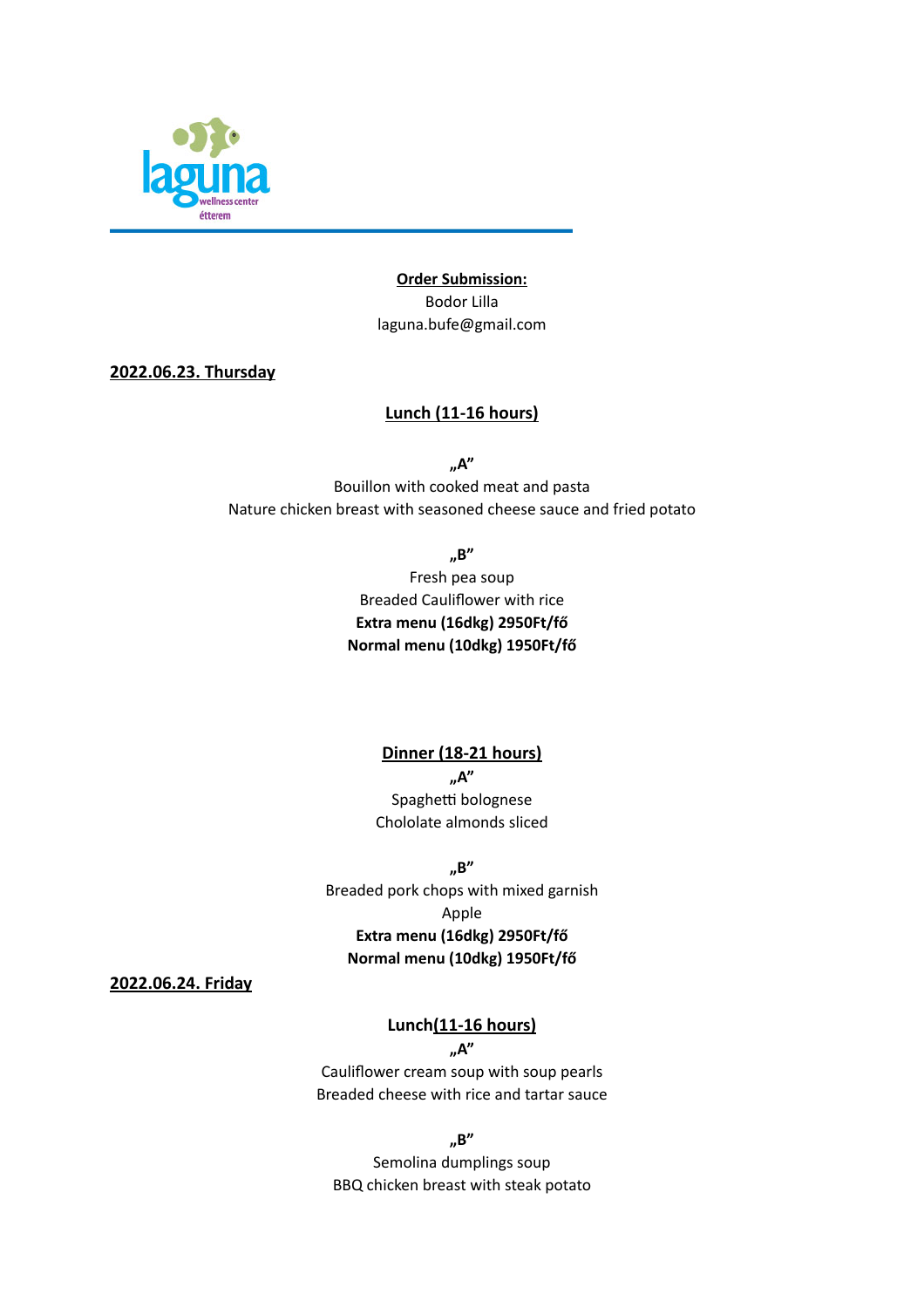## **Extra menu (16dkg) 2950Ft/fő Normal menu (10dkg) 1950Ft/fő**

### **Dinner (18-21 hours)**

**"A"** Goldbreaded chicken with garlic dip and potato Cheese cake with fruit sauce

**"B"**

Spagetti carbonara Banana **Extra menu (16dkg) 2950Ft/fő Normal menu (10dkg) 1950Ft/fő**

**2022.06.25. Saturday**

# **Lunch(11-16 hours)**

**"A"**

Erőleves eperlevél tésztával Csirkemell filé szezám magos bundában kukoricás rizzsel Sesamed seed breaded chicken breast with steamed rice and corn

**"B"**

Krumpli leves Csirke paprikás paprikás szarvacska tésztával Potato soup Chicken Paprikash sauce with pasta **Extra menu (16dkg) 2950Ft/fő Normal menu (10dkg) 1950Ft/fő**

### **Dinner (18-21 hours)**

**"A"** Rántott tőkehal tartár mártással petrezselymes burgonyával Gyümölcs saláta Breaded cod fish with parsley boiled potato Fruit salad

> **"B"** Tortellini zöldfűszeres sajt mártással Meggyes rétes Tortellini with herbs cheese sauce Sour cherry strudel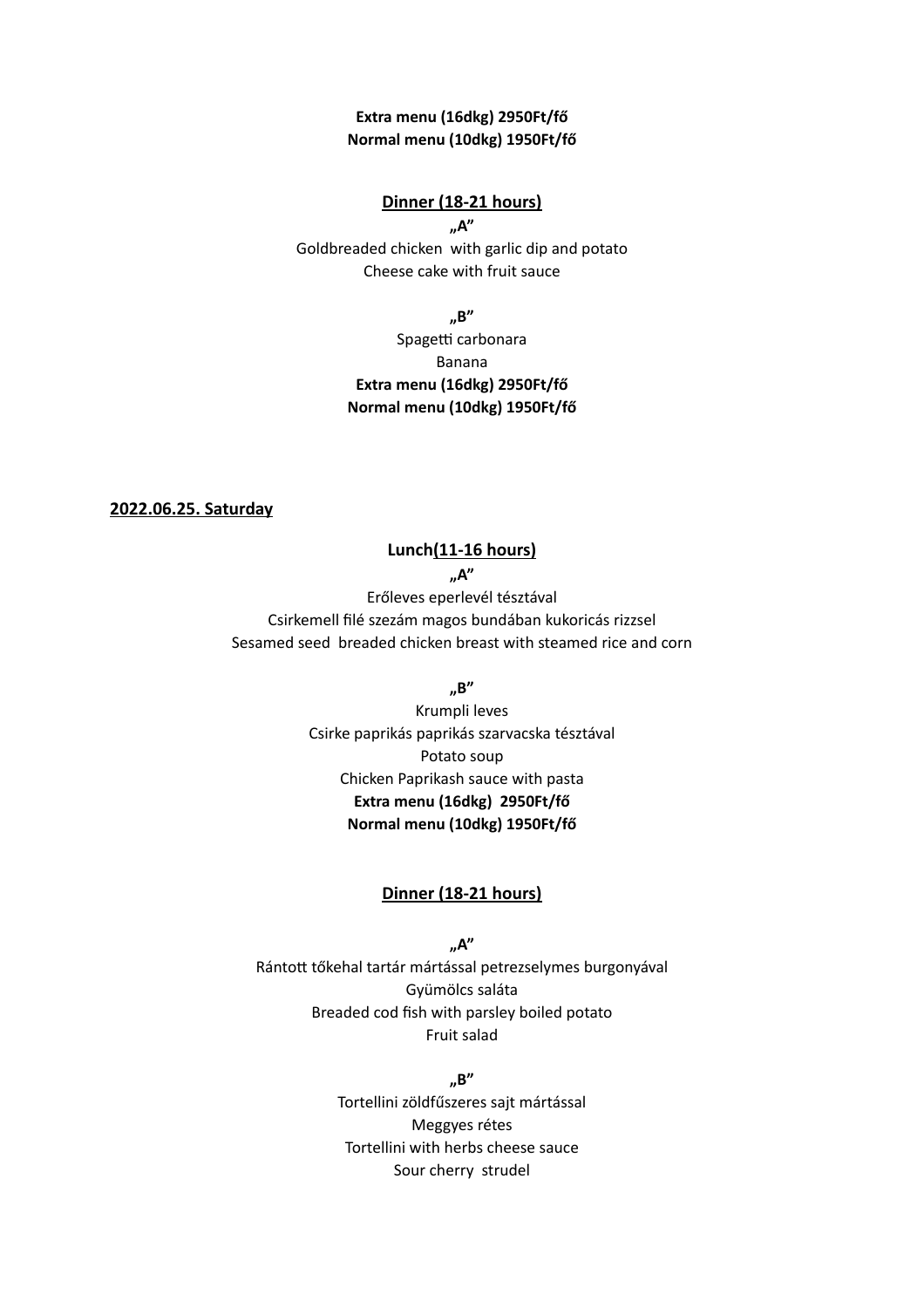# **Extra menu (16dkg) 2950Ft/fő Normal menu (10dkg) 1950Ft/fő**

**2022.06.26. Sunday**

### **Lunch(11-16 hours)**

**"A"**

Balatonfüredi húsgaluska leves Hawai csirkemell filé párolt rizs Soup with fish dumplings al Balatonfüred Nature Chicken breast with steamed vegetables and rice

**"B"**

Zöldbab leves Milánói sertés szelet French bean soup Milan pork ribs with spaghetti **Extra menu (16dkg) 2950Ft/fő Normal menu (10dkg) 1950Ft/fő**

# **Dinner (18-21 hours)**

**"A"**

Gyros tál Csokis kókuszos szelet Gyros plate Chocolate coconut slice **"B"** Tejszínes zöldséges spagetti sok sajttal Körte Spaghetti with ceramy vegetables and cheese Pear **Extra menu (16dkg) 2950Ft/fő Normal menu (10dkg) 1950Ft/fő**

#### **Order Submission:**

Bodor Lilla laguna.bufe@gmail.com

Balatonfüred, 2022.06.14.

**Laguna Wellness Központ - Laguna Étterem és Rendezvényterem**